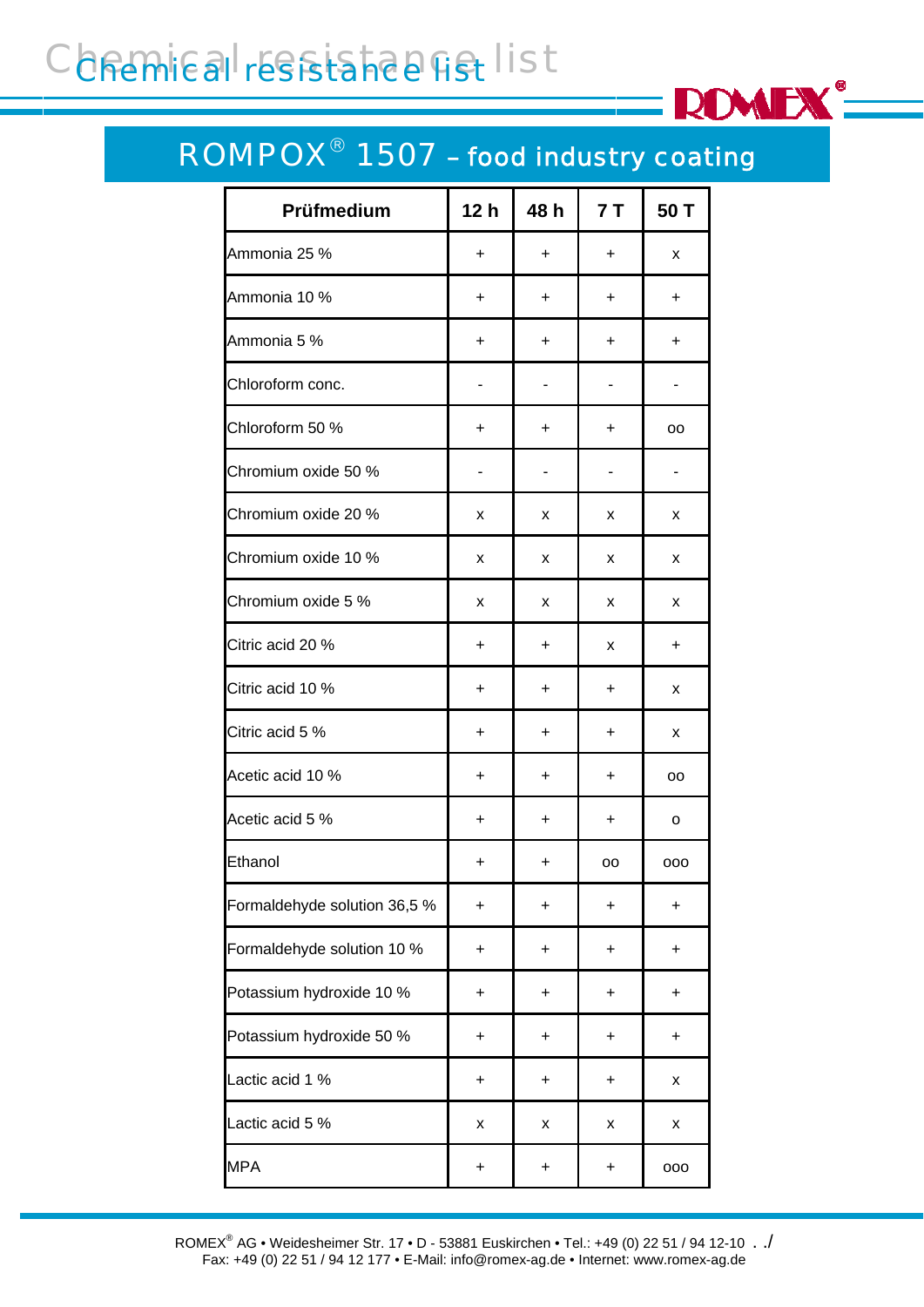## Conemical resistance list

| Prüfmedium                        | 12 <sub>h</sub> | 48 h      | 7T        | 50 T |
|-----------------------------------|-----------------|-----------|-----------|------|
| Sodium hydroxide 10 %             | $\ddot{}$       | +         | x         | +    |
| Sodium hydroxide 50 %             | +               | +         | +         | +    |
| Sodium chloride 5 %               | +               | +         | $\ddot{}$ | +    |
| Sodium chloride 30 %              | $\ddot{}$       | $\ddot{}$ | $\ddot{}$ | x    |
| Sodium chloride 50 %              | +               | +         | +         | x    |
| Ortho - Phosphoric acid 85 %      | x               | x         |           |      |
| Ortho - Phosphoric acid 42,5<br>% | x               | x         | XO        | x    |
| Ortho - Phosphoric acid 20 %      | x               | x         | x         | x    |
| Ortho - Phosphoric acid 10 %      | x               | x         | x         | x    |
| Oxalic acid 5 %                   | x               | x         | x         | x    |
| Oxalic acid 10 %                  | x               | x         | x         | x    |
| Nitric acid 65 %                  |                 |           |           |      |
| Nitric acid 32,5 %                | x               | x         | x         | oo   |
| Nitric acid 16 %                  | x               | x         | x         | x    |
| Nitric acid 8 %                   | х               | х         | x         | x    |
| Hydrochloric acid 37 %            | x               | x         | oo        | O/XX |
| Hydrochloric acid 20 %            | x               | x         | x         | o    |
| Hydrochloric acid 10 %            | x               | x         | x         | X    |
| Hydrochloric acid 5 %             | x               | x         | x         | X    |
| Sulphuric acid 96 %               |                 |           |           |      |
| Sulphuric acid 50 %               | X               | x         | x         | X    |
| Sulphuric acid 25 %               | x               | x         | X         | X    |
| Sulphuric acid 10 %               | x               | x         | x         | X    |

**ROMEX**<sup>®</sup>